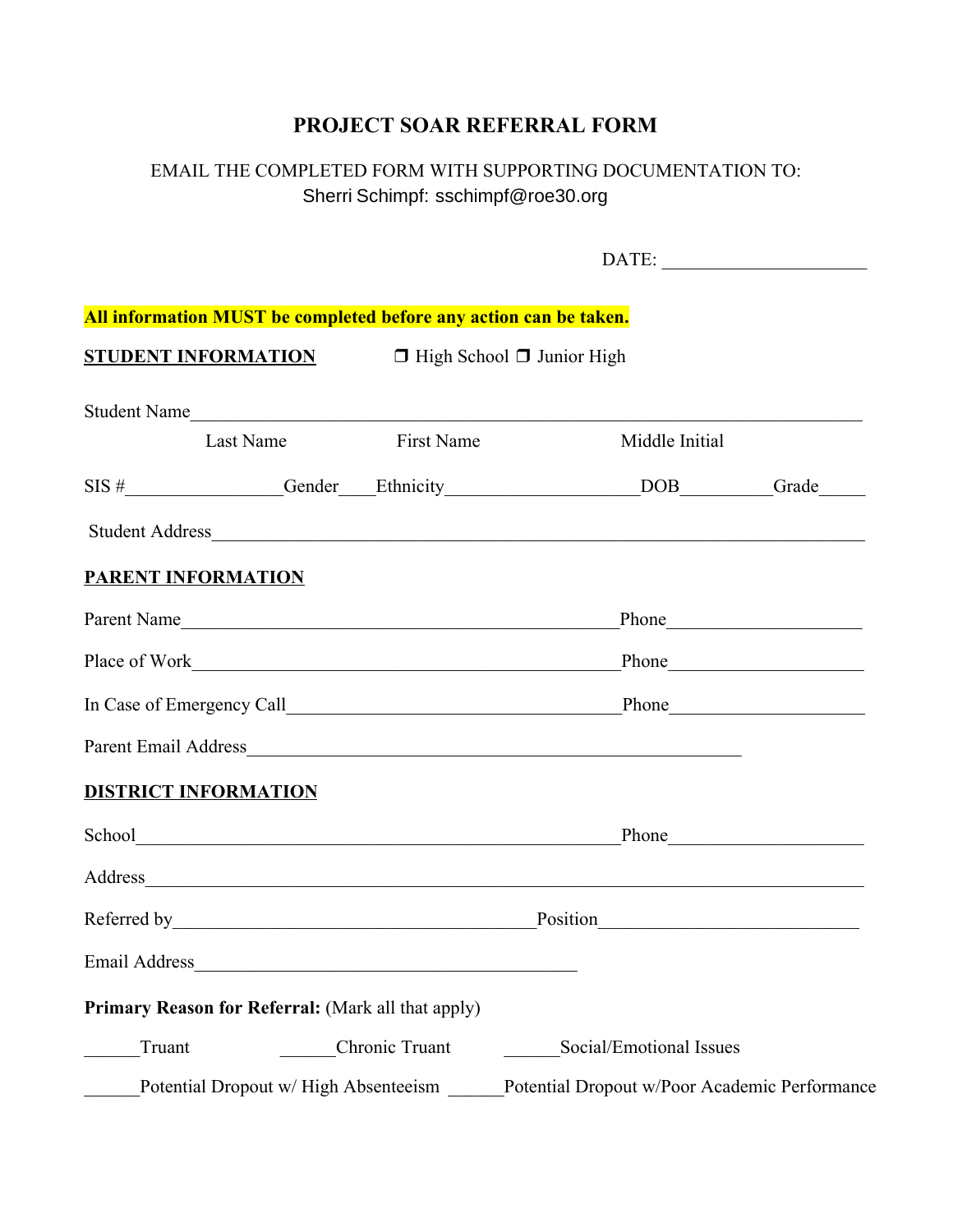| <b>Secondary Reason for Referral:</b> (Mark all that apply)                                                                                                                  |
|------------------------------------------------------------------------------------------------------------------------------------------------------------------------------|
| Credit Deficient ______Court/Law Mandated Participation ______Drug/Alcohol                                                                                                   |
| Tardiness<br>High Failure Rate ________ Low Achievement                                                                                                                      |
| Teen Parent Physical/Emotional Health Issues Cher (Describe below)                                                                                                           |
| <b>OTHER SERVICES:</b> (Please mark)                                                                                                                                         |
| Special Ed Identified □YES □ NO 04 Plan Identified □YES □ NO                                                                                                                 |
| 504 Plan Services (description)<br><u>Letter and the contract of the services</u> (description)                                                                              |
| <u> 1989 - Johann Barn, amerikan bernama di sebagai bernama dalam bernama dalam bernama dalam bernama dalam bern</u><br><b>ACADEMIC DATA:</b> (Please submit current grades) |
| Current Credits Earned: __________Credits Attempted: _________                                                                                                               |
| Credits Needed to Graduate OR Advance: _______                                                                                                                               |
| <b>DISCIPLINE DATA:</b> (Please submit discipline referral data/logs)                                                                                                        |
| Number of Suspensions: _______ Office Referrals: _________                                                                                                                   |
| <b>INTERVENTIONS:</b> (Please submit a brief summary of attempted interventions)                                                                                             |
| <b>TEST SCORES:</b> (Please submit academic records i.e. progress monitoring, State Tests, etc.)                                                                             |
| <b>HEALTH RECORDS:</b> (Please submit any/all pertinent records)                                                                                                             |
| <b>STUDENT'S ATTENDANCE RECORD:</b> (Please submit data for the past 180 day)                                                                                                |
|                                                                                                                                                                              |
| Number of Unexcused Absences                                                                                                                                                 |
| <b>FREE AND REDUCED LUNCH FORM</b> (FORM PROVIDED AT INTAKE)                                                                                                                 |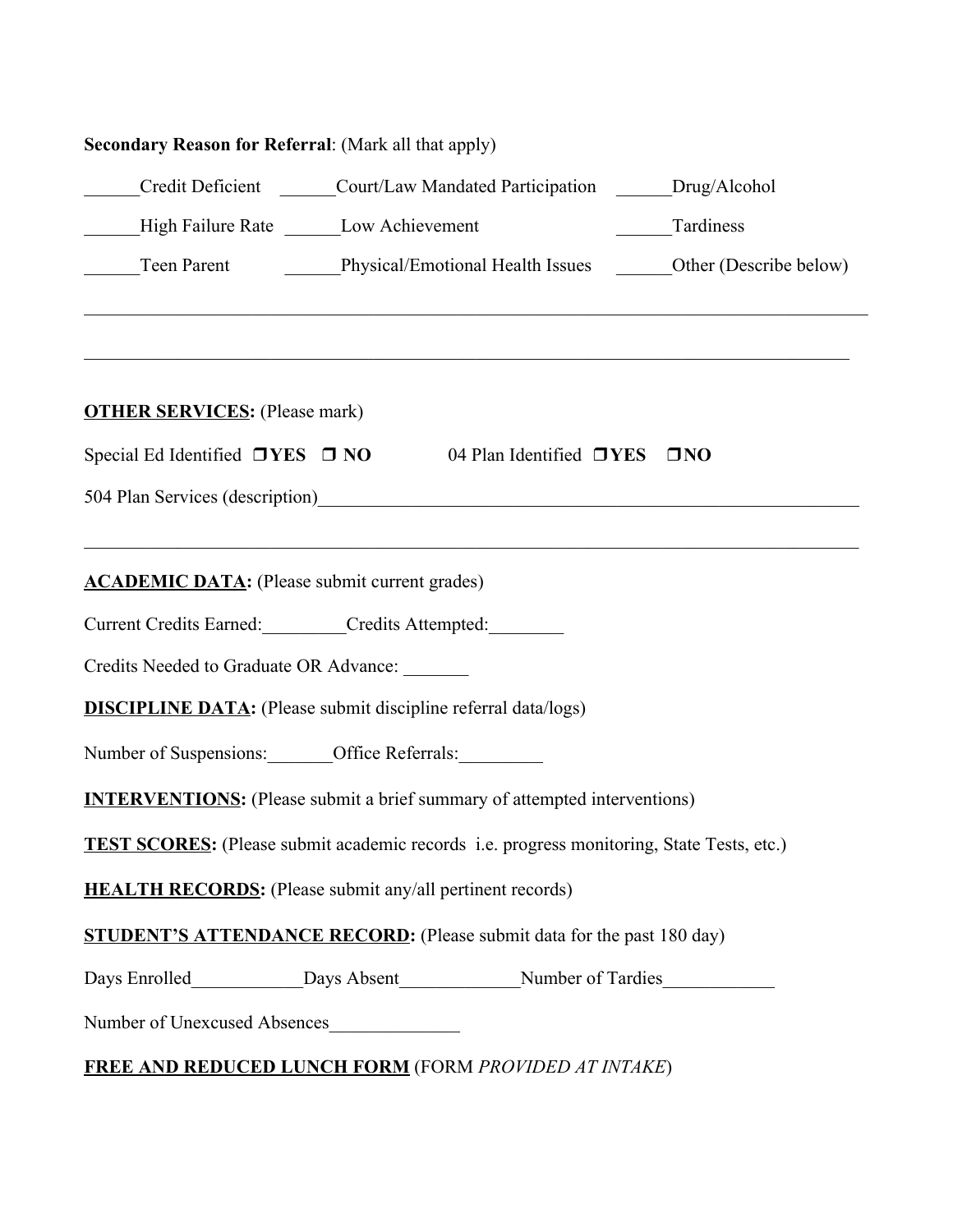**OTHER CONSIDERATIONS:** Please provide a short explanation of why you feel an alternative setting will meet the needs of the student identified above:

 $\mathcal{L}_\mathcal{L} = \{ \mathcal{L}_\mathcal{L} = \{ \mathcal{L}_\mathcal{L} = \{ \mathcal{L}_\mathcal{L} = \{ \mathcal{L}_\mathcal{L} = \{ \mathcal{L}_\mathcal{L} = \{ \mathcal{L}_\mathcal{L} = \{ \mathcal{L}_\mathcal{L} = \{ \mathcal{L}_\mathcal{L} = \{ \mathcal{L}_\mathcal{L} = \{ \mathcal{L}_\mathcal{L} = \{ \mathcal{L}_\mathcal{L} = \{ \mathcal{L}_\mathcal{L} = \{ \mathcal{L}_\mathcal{L} = \{ \mathcal{L}_\mathcal{$ 

 $\mathcal{L}_\mathcal{L} = \{ \mathcal{L}_\mathcal{L} = \{ \mathcal{L}_\mathcal{L} = \{ \mathcal{L}_\mathcal{L} = \{ \mathcal{L}_\mathcal{L} = \{ \mathcal{L}_\mathcal{L} = \{ \mathcal{L}_\mathcal{L} = \{ \mathcal{L}_\mathcal{L} = \{ \mathcal{L}_\mathcal{L} = \{ \mathcal{L}_\mathcal{L} = \{ \mathcal{L}_\mathcal{L} = \{ \mathcal{L}_\mathcal{L} = \{ \mathcal{L}_\mathcal{L} = \{ \mathcal{L}_\mathcal{L} = \{ \mathcal{L}_\mathcal{$ 

 $\mathcal{L}_\mathcal{L} = \{ \mathcal{L}_\mathcal{L} = \{ \mathcal{L}_\mathcal{L} = \{ \mathcal{L}_\mathcal{L} = \{ \mathcal{L}_\mathcal{L} = \{ \mathcal{L}_\mathcal{L} = \{ \mathcal{L}_\mathcal{L} = \{ \mathcal{L}_\mathcal{L} = \{ \mathcal{L}_\mathcal{L} = \{ \mathcal{L}_\mathcal{L} = \{ \mathcal{L}_\mathcal{L} = \{ \mathcal{L}_\mathcal{L} = \{ \mathcal{L}_\mathcal{L} = \{ \mathcal{L}_\mathcal{L} = \{ \mathcal{L}_\mathcal{$ 

 $\mathcal{L}_\mathcal{L} = \{ \mathcal{L}_\mathcal{L} = \{ \mathcal{L}_\mathcal{L} = \{ \mathcal{L}_\mathcal{L} = \{ \mathcal{L}_\mathcal{L} = \{ \mathcal{L}_\mathcal{L} = \{ \mathcal{L}_\mathcal{L} = \{ \mathcal{L}_\mathcal{L} = \{ \mathcal{L}_\mathcal{L} = \{ \mathcal{L}_\mathcal{L} = \{ \mathcal{L}_\mathcal{L} = \{ \mathcal{L}_\mathcal{L} = \{ \mathcal{L}_\mathcal{L} = \{ \mathcal{L}_\mathcal{L} = \{ \mathcal{L}_\mathcal{$ 

 $\mathcal{L}_\mathcal{L} = \{ \mathcal{L}_\mathcal{L} = \{ \mathcal{L}_\mathcal{L} = \{ \mathcal{L}_\mathcal{L} = \{ \mathcal{L}_\mathcal{L} = \{ \mathcal{L}_\mathcal{L} = \{ \mathcal{L}_\mathcal{L} = \{ \mathcal{L}_\mathcal{L} = \{ \mathcal{L}_\mathcal{L} = \{ \mathcal{L}_\mathcal{L} = \{ \mathcal{L}_\mathcal{L} = \{ \mathcal{L}_\mathcal{L} = \{ \mathcal{L}_\mathcal{L} = \{ \mathcal{L}_\mathcal{L} = \{ \mathcal{L}_\mathcal{$ 

 $\mathcal{L}_\mathcal{L} = \{ \mathcal{L}_\mathcal{L} = \{ \mathcal{L}_\mathcal{L} = \{ \mathcal{L}_\mathcal{L} = \{ \mathcal{L}_\mathcal{L} = \{ \mathcal{L}_\mathcal{L} = \{ \mathcal{L}_\mathcal{L} = \{ \mathcal{L}_\mathcal{L} = \{ \mathcal{L}_\mathcal{L} = \{ \mathcal{L}_\mathcal{L} = \{ \mathcal{L}_\mathcal{L} = \{ \mathcal{L}_\mathcal{L} = \{ \mathcal{L}_\mathcal{L} = \{ \mathcal{L}_\mathcal{L} = \{ \mathcal{L}_\mathcal{$ 

 $\mathcal{L}_\mathcal{L} = \{ \mathcal{L}_\mathcal{L} = \{ \mathcal{L}_\mathcal{L} = \{ \mathcal{L}_\mathcal{L} = \{ \mathcal{L}_\mathcal{L} = \{ \mathcal{L}_\mathcal{L} = \{ \mathcal{L}_\mathcal{L} = \{ \mathcal{L}_\mathcal{L} = \{ \mathcal{L}_\mathcal{L} = \{ \mathcal{L}_\mathcal{L} = \{ \mathcal{L}_\mathcal{L} = \{ \mathcal{L}_\mathcal{L} = \{ \mathcal{L}_\mathcal{L} = \{ \mathcal{L}_\mathcal{L} = \{ \mathcal{L}_\mathcal{$ 

 $\mathcal{L}_\text{max}$  , and the contribution of the contribution of the contribution of the contribution of the contribution of the contribution of the contribution of the contribution of the contribution of the contribution of t

## **SERVICES TO BE PROVIDED:** (Mark all that apply)

| <b>Major Service Requested</b>        | <b>Non-Academic Services</b>            | <b>Career Related</b>       |  |
|---------------------------------------|-----------------------------------------|-----------------------------|--|
| $\Box$ Optional Education - Edgenuity | <b>On</b> Court-Related Services        | <b>O</b> Career Service     |  |
| <b>T</b> Truancy Services             | <b>Day Care Service</b>                 | $\Box$ Work Experience      |  |
|                                       | □ Referral for Social/Academic Services |                             |  |
| <b>Academic Services</b>              | $\Box$ Home Visits                      | <b>Other Services</b>       |  |
| <b>D</b> Academic Instruction         | $\Box$ Life Skills Training             | <b>Truancy Review Board</b> |  |
| <b>Exercise 2</b> Academic Counseling | $\Box$ Mentoring                        | Parent Contact              |  |
| <b>SHOPED</b> Instruction             | <b>T</b> Parenting Classes for Students | $\Box$ Phone Calls          |  |
| $\Box$ Tutoring                       | <b>Personal Counseling</b>              | <b>Other Services</b>       |  |
| <b>O</b> Credit Recovery Program      | $\Box$ Transportation                   | (Describe)                  |  |
|                                       | □ School Visits                         |                             |  |
|                                       | $\Box$ Support Services for Family      |                             |  |